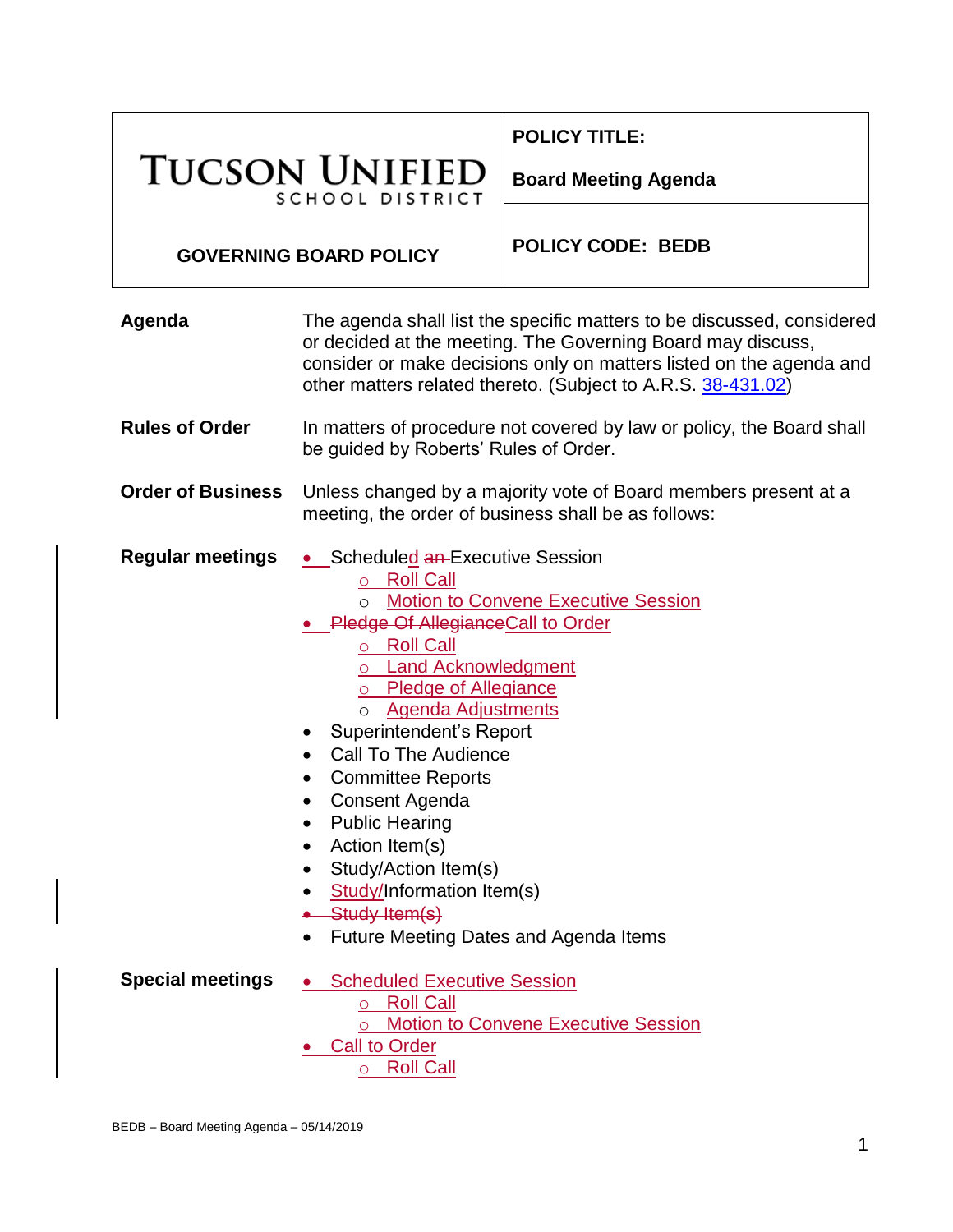- o Land Acknowledgment
- o Pledge of Allegiance
- o Agenda Adjustments
- **Schedule an Executive Session**
- **•** Pledge Of Allegiance
- Awards and Recognitions
- Board Member Activity Reports
- Call to the Audience
- Committee Reports
- Consent Agenda
- Public Hearing
- Public Forum
- Action Item(s)
- Study/Action Item(s)
- Study/Information Items
- Study Item(s)
- Future Meeting Dates and Agenda Items
- **Executive Sessions**
- An executive session may be scheduled, as necessary, during either a regular or special meeting. (*See Arizona Attorney General Agency Handbook Section 7.6.7*)
	- o When an executive session is to be held, the notice must state the specific provision of law authorizing the executive session.
	- o The Board may vote to hold an executive session for the purpose of obtaining legal advice from the Board's attorney on any matter listed on the agenda pursuant to A.R.S. [38-](https://www.azleg.gov/viewdocument/?docName=https://www.azleg.gov/ars/38/00431-03.htm) [431.03\(A\)\(3\).](https://www.azleg.gov/viewdocument/?docName=https://www.azleg.gov/ars/38/00431-03.htm)
- **Emergency meetings** In the case of an actual emergency, the Governing Board, after giving such notice as is appropriate to the circumstances, may act on an emergency matter or call an emergency meeting in accordance with the requirements set out in A.R.S. [38-431.02.](https://www.azleg.gov/viewdocument/?docName=https://www.azleg.gov/ars/38/00431-02.htm) The emergency meeting shall follow the order of business for a special meeting. An emergency meeting shall be subsequently followed by the posting of a public notice within twenty-four (24) hours declaring that an emergency session has been held and setting forth the information specified by [38-431.02.](https://www.azleg.gov/viewdocument/?docName=https://www.azleg.gov/ars/38/00431-02.htm) Chapter 7 of the Arizona Agency Handbook shall be consulted for guidance when an emergency action or meeting is being considered.
- **Accommodations for the Disabled** Persons with a disability may request a reasonable accommodation, such as a sign language interpreter, by contacting the Meaningful Access Department at (520) 225-4672. Requests should be made as early as possible to allow time to arrange the accommodation.